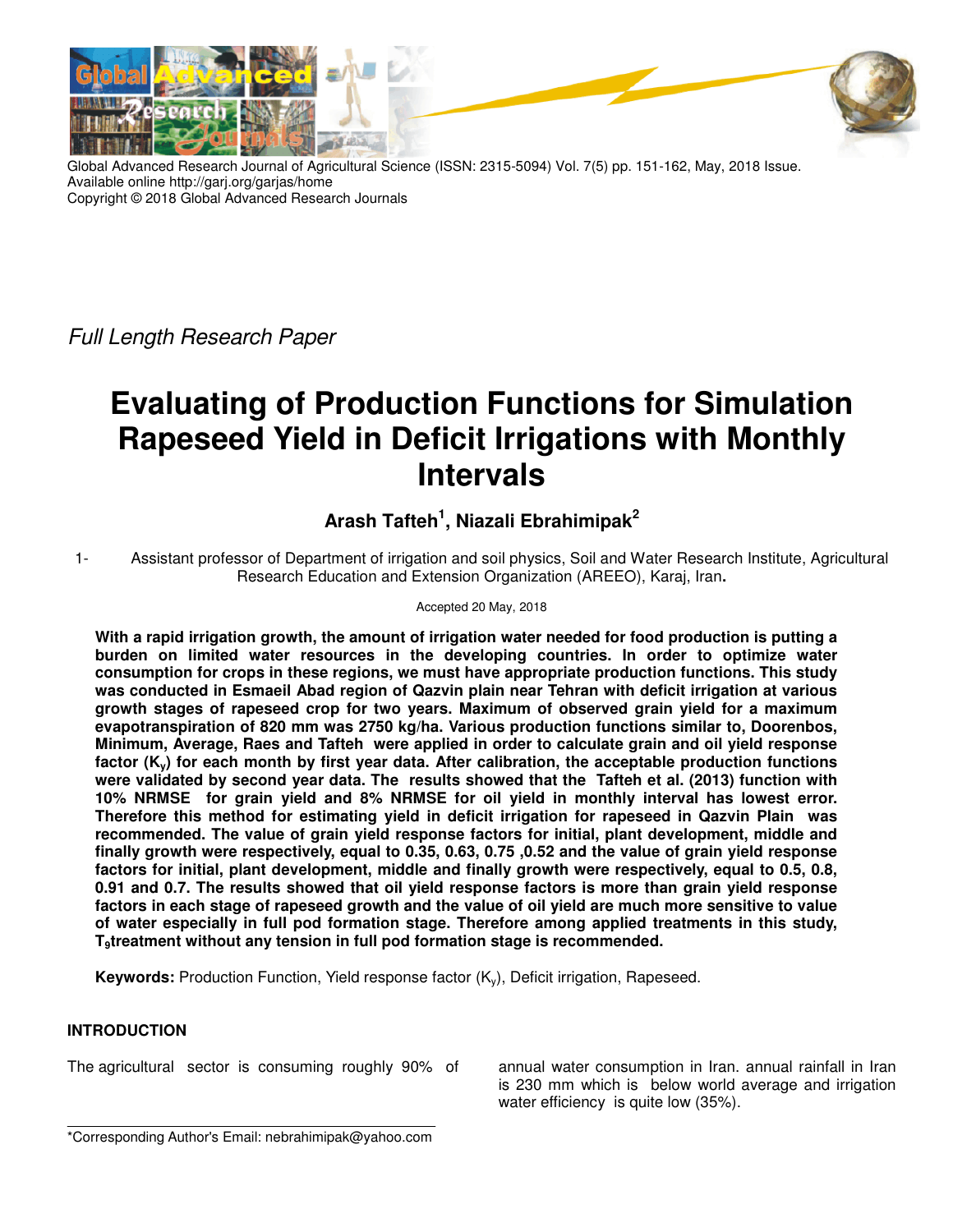Increasing water consumption due to a rapid increase of population and a very high competition from other sectors using waters, is forcing the agricultural sector to become a more efficient water use and as result the management of this to become a national priority (Smith, 2000). At the present time, a key research issue in Iran is water shortage in agriculture that requires a keen attention from all involved disciplines. It is possible to focus on six very important methods for example: Increasing soil water storage before cultivation, Decrease water consumption by plants without any negative effects, to decrease evaporation from soil surface, to employ optimization models for water consumption, improving crop water tolerance to water stress and irrigation at sensitive growth periods (Debaeke and Aboudrare, 2004).

In order to reduce expensive and time consuming field experiments, it is possible to use simulation models with sufficient accuracy to predict crop yield in different water deficit situations. Generally these models require accurate calibration and validation procedures that required a lot of field data and other information which is often not available expect in research stations. Therefore using these types of models under practical conditions cannot be very use full. (Raes et al., 2006).Some of these elaborate models includes: Robertson et al., 2001; Batchelor et al., 2002; Stockle et al., 2003; Wang et al., 2003; Ziaei and Sepaskhah, 2003; Yang et al., 2004;Tafteh and sepaskhah, 2012b and Mubeen et al.,2013.For practical and management cases we need models that requires less extensive data as above models while can easily provide yield accurate results based on crop growth stages either on monthly basis or shorter periods. The models with appropriate calibration and validation procedure can be used by managers facing periodical water shortages for the cropping pattern in their area of interests. These models can be very useful in areas short of data for all crops. It is also possible to use these models in water distribution management and optimizing the cropping patterns. These relatively simple models with a minimum of input data can provide yield output with acceptable accuracies.

In this study, models similar to, Doorenbos and Kassam (1979), Allen (1994), Raes (2004) and Tafteh et al. (2013)were employed to find out which one is performing better. These models using yield response coefficient,  $(K_v)$  that is an important parameter. On the other hand management of water distribution in Qazvin plain is monthly. Therefore monthly yield response factor and monthly interval was applied for all models. rapeseed was investigated in this study, where required data regarding  $K<sub>v</sub>$  is lacking. In the first, models are calibrated by first year data, after that the models are evaluated by second year data. Considering the importance of rapeseed in edible oil production, water saving as a result of deficit irrigation is considerable with regard to acute water shortage in Iran. In conclusion the present study was mainly focused on the production functions

with monthly interval in estimating rapeseed yield in various deficit irrigation practices.

# **METHOD AND MATERIALS**

# **Experimental site**

This study was conducted on a 1000 square meter land in Esmaeil Abad Research Station in Qazvin province. Peculiarities of station is 49º, 52' N and 36º 15' E with an elevation of 1285 m. The irrigation water used was neither saline nor sodium problems. The Fertilizer applied were200 kg/ha of pure Nitrogen in the urea form and 50 kg/haphosphate with form of tripl. The planting was 100 plants per square meter. Randomized complete block design was conducted with 13 treatments and 3 replicates. After land preparation plots were formed with an area of24 square meters (6 by 4 m). The averages of soil physical and chemical properties of experimental site are shown in tables 1 and 2respectively.Zarfam improved rapeseed was planted in rows. All of phosphate and 30% of nitrogen fertilizer were applied and were mixed with the soil at plowing time. The remaining nitrogen fertilizer was applied in spring at the time of stem elongation. Deficit irrigation was practiced during germination, initial growth, stem elongation, flowering, full pod formation and finally ripening stages as follow:

FI: Full Irrigation (100%FI),  $T_1$ :Deficit irrigation in stem elongation (0%FI) and flowering  $(35\%F1)$ ,  $T_2$ : Deficit irrigation in flowering (35%FI) and finally ripening (0%FI),  $T_3$ : Deficit irrigation in flowering(35%FI), full pod formation (10%FI) and finally ripening (0%FI),  $T_4$ : Deficit irrigation just in flowering  $(35\%F)$ ,  $T_5$ : Deficit irrigation in full pod formation (0%FI) and finally ripening (0%FI),  $T_6$ : Deficit irrigation in flowering (70%FI), full pod formation (0%FI) and finally ripening (0%FI),  $T_7$ : Deficit irrigation in full pod formation (70%FI) and finally ripening (70%FI),  $T_8$ : Deficit irrigation in initial growth (50%FI), flowering (70%FI), full pod formation (0%FI) and finally ripening  $(0\%$ FI), T<sub>9</sub>: Deficit irrigation in germination  $(70\%$ FI), initial growth (60%FI) and flowering (60%FI), $T_{10}$ : Deficit irrigation in germination (70%FI), initial growth (60%FI), flowering (60%FI), full pod formation (75%FI) and finally ripening (0%FI),  $T_{11}$ : Deficit irrigation in germination (70% FI), initial growth (60%FI), flowering (60%FI), full pod formation (10%FI) and finally ripening (0%FI),  $T_{12}$ : Deficit irrigation in germination (70%FI), initial growth (60%FI), flowering (60% FI) and finally ripening (80%FI).These treatments for better explain are shown in table 3.

Monthly evapotranspiration and some local weather information in 1th and 2th year are presented in table number 4 and 5 respectively. Duncan test was used to check significant difference between treatments. Also this test was applied for important of averaged plant characteristics for each years, and the results are shown in tables 6 and 7.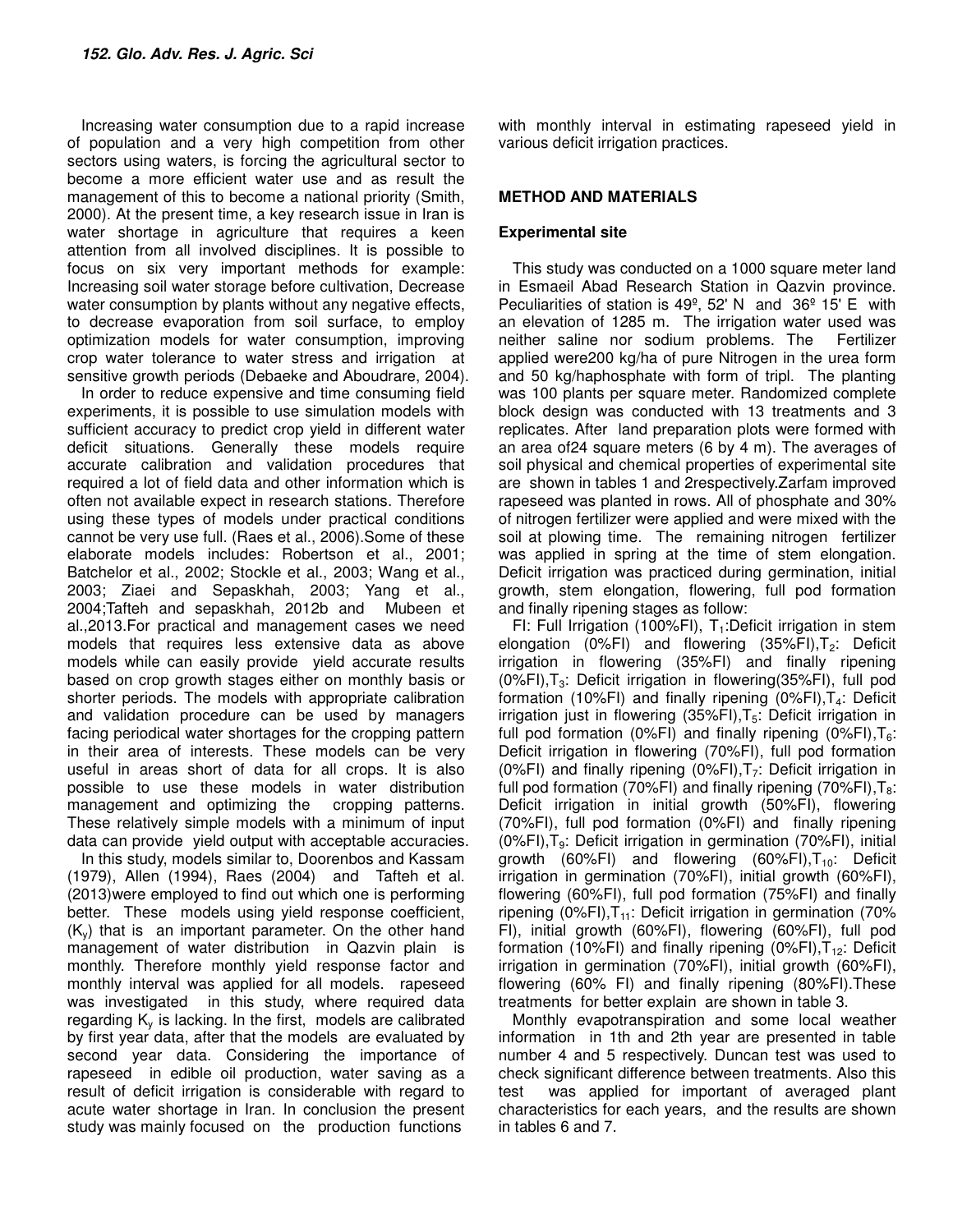| <b>Depth</b> | Clay | Silt | Sand | pb                  | <b>FC</b>              | <b>PWP</b>             |
|--------------|------|------|------|---------------------|------------------------|------------------------|
| cm           | %    | %    | %    | $g \text{ cm}^{-3}$ | $cm3$ cm <sup>-3</sup> | $cm3$ cm <sup>-3</sup> |
| $0 - 25$     | 51   | 34   | 15   | 1.44                | 0.21                   | 0.11                   |
| 25-50        | 35   | 50   | 15   | 1.42                | 0.2                    | 0.1                    |
| 50-75        | 47   | 38   | 15   | 1.47                | 0.23                   | 0.12                   |
| 75-100       | 39   | 54   |      | 1.53                | 0.23                   | 0.12                   |
| 100-125      | 37   | 54   | 9    | 1.55                | 0.23                   | 0.13                   |
| 125-150      | 39   | 42   | 19   | 1.6                 | 0.24                   | 0.13                   |

 **Table 1.** physical properties of soil for two years

 **Table 2.** The average of some chemical properties of the experimental soil for two years

| <b>Depth</b><br>cm | рH<br>$\sim$ | EC<br>dS/m | <b>Nitrate</b><br>mea/l | Potassium<br>mea/l | <b>Phosphor</b><br>mea/l | Calcium<br>mea/l | Sodium<br>mea/l | Magnesium<br>mea/l |
|--------------------|--------------|------------|-------------------------|--------------------|--------------------------|------------------|-----------------|--------------------|
| $0 - 50$           | 7.3          | 0.86       | 0.7                     | 5.1                | 0.25                     | 1.8              | 0.27            | 0.48               |
| 50-100             | 7.5          |            | 1.2                     | 6.1                | 0.32                     | 2.1              | 0.31            | 0.52               |

**Table 3.** The percentage of deficit irrigation (%) was applied for treatments in each month.

| growth<br>stage | germination  |      | initial growth |                          |     |                          | stem elongation | flowering and<br>first pod formation | full pod formation | finally<br>ripening |  |
|-----------------|--------------|------|----------------|--------------------------|-----|--------------------------|-----------------|--------------------------------------|--------------------|---------------------|--|
|                 | <b>Month</b> |      |                |                          |     |                          |                 |                                      |                    |                     |  |
| treatment       |              | Oct  | <b>Nov</b>     | <b>Dec</b>               | Jan | Feb                      | <b>Mar</b>      |                                      | May<br>Apr         | Jun                 |  |
| $T_1$           | 100%         | 100% |                | $\overline{\phantom{a}}$ |     | $\overline{\phantom{a}}$ | $0\%$           | 35%                                  | 100%               | 100%                |  |
| T <sub>2</sub>  | 100%         | 100% |                | $\overline{\phantom{a}}$ |     | $\overline{\phantom{a}}$ | 100%            | 35%                                  | 100%               | $0\%$               |  |
| $T_3$           | 100%         | 100% |                | $\overline{\phantom{a}}$ |     | $\overline{\phantom{a}}$ | 100%            | 35%                                  | 10%                | $0\%$               |  |
| T <sub>4</sub>  | 100%         | 100% |                | $\overline{\phantom{a}}$ |     | $\overline{\phantom{a}}$ | 100%            | 35%                                  | 100%               | 100%                |  |
| $T_5$           | 100%         | 100% |                | $\overline{\phantom{a}}$ |     | $\overline{\phantom{a}}$ | 100%            | 100%                                 | $0\%$              | 0%                  |  |
| $T_6$           | 100%         | 100% |                | $\overline{\phantom{a}}$ |     | $\overline{\phantom{a}}$ | 100%            | 70%                                  | $0\%$              | $0\%$               |  |
| T <sub>7</sub>  | 100%         | 100% |                | $\overline{\phantom{a}}$ |     | $\overline{\phantom{a}}$ | 100%            | 100%                                 | 70%                | 70%                 |  |
| $T_8$           | 100%         | 50%  |                | $\overline{\phantom{a}}$ |     | $\overline{\phantom{a}}$ | 100%            | 70%                                  | $0\%$              | $0\%$               |  |
| T <sub>9</sub>  | 70%          | 60%  |                | $\overline{\phantom{a}}$ |     | $\overline{\phantom{a}}$ | 100%            | 60%                                  | 100%               | 100%                |  |
| $T_{10}$        | 70%          | 60%  |                | $\overline{\phantom{a}}$ |     | $\overline{\phantom{a}}$ | 100%            | 60%                                  | 75%                | $0\%$               |  |
| $T_{11}$        | 70%          | 60%  |                | $\overline{\phantom{a}}$ |     | $\overline{\phantom{a}}$ | 100%            | 60%                                  | 10%                | $0\%$               |  |
| $T_{12}$        | 70%          | 60%  |                | $\overline{\phantom{a}}$ |     | $\overline{\phantom{a}}$ | 100%            | 60%                                  | 100%               | 80%                 |  |
| FI.             | 100%         | 100% |                | $\overline{\phantom{a}}$ |     | $\overline{\phantom{a}}$ | 100%            | 100%                                 | 100%               | 100%                |  |

#### **Measurement methodologies**

Net irrigation is calculated in various soil depths increments of the root zone i.e. 25, 75,100 and 125 cm according to the following equation:

$$
d_n = \sum_{i=1}^{n} (\theta_{fci} - \theta_i) \Delta_z \tag{1}
$$

Where  $d_n$  is the net water requirement depth (m),  $\theta_{\text{fo}}$ is field capacity and  $\theta_i$  is soil moisture inilayer at and before irrigation, respectively (m3 m-3),  $\Delta_z$  is the depth of layer (m) and n is the number of layers. Root growth was calculated as follows (Borg and Grimes, 1986):

$$
Z_{r} = R_{DM} \left[ 0.5 + 0.5 \, \text{SIN} \left( \frac{3.03 \, \text{D}_{AS}}{\text{D}_{TM}} - 1.47 \right) \right] \tag{2}
$$

Which  $z_r$  is the root zone of plant in  $D_{AS}$  days after planting,  $R_{DM}$  is maximum root zone after final developing growth stag and  $D_{tm}$  is the number of days required to reach $R_{DM}$ . Sepaskhah and Tafteh, (2012) reported  $R_{DM}$ is 1m for rapeseed and  $D_{tm}$  is 200 days. The rapeseed evapotranspiration for each treatment was calculated from Jensen (1973)as:

 $ET=I+P-D\pm(\sum_{i=1}^{n}(\Delta\theta)_i\Delta S_i)$  (3)

where ET is evapotranspiration, I is depth of water irrigation (mm), P is the precipitation (mm), D is depth of water deep percolation from root zone (mm), n is the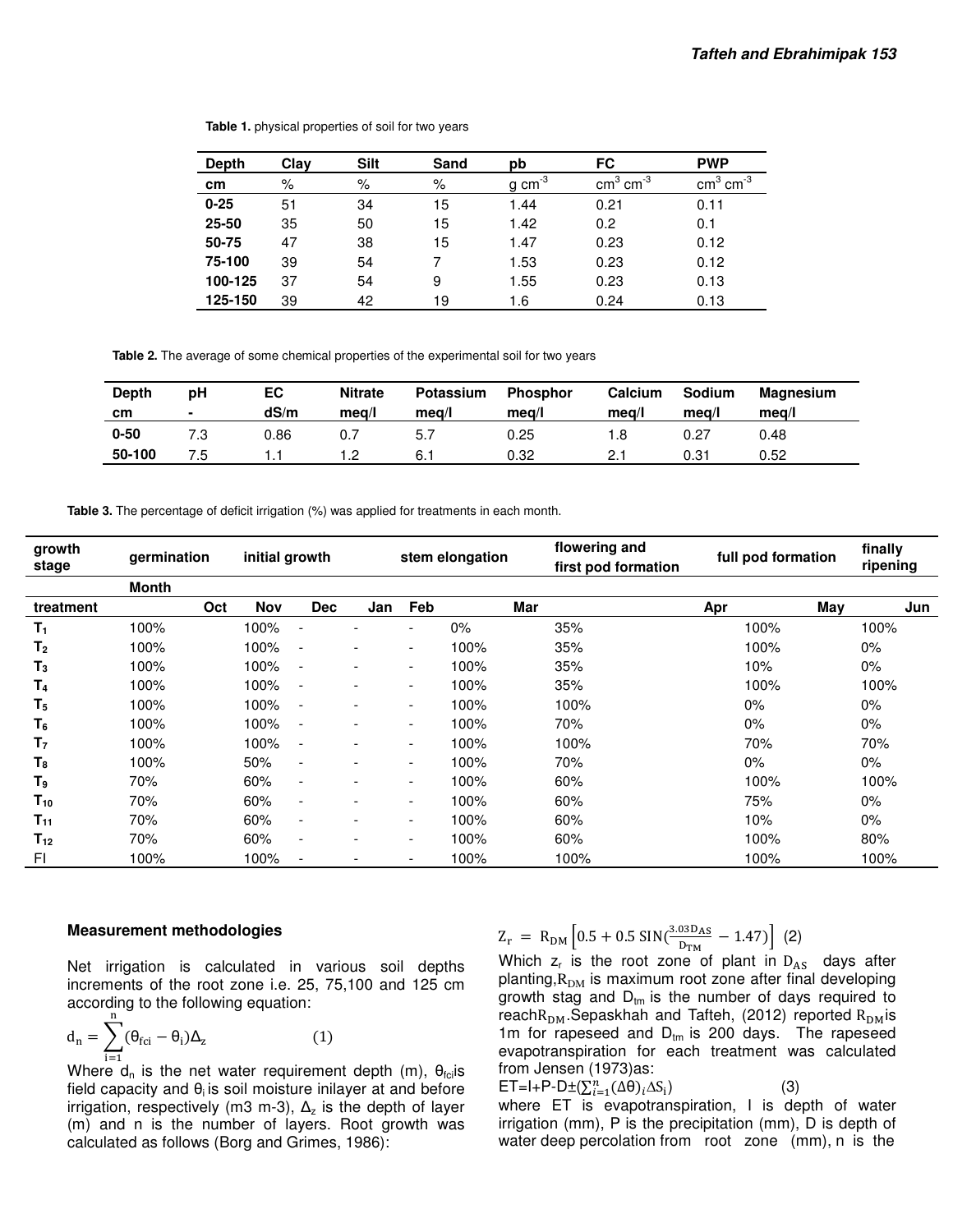| <b>Month</b>               | Oct | <b>Nov</b> | <b>Dec</b> | Jan | Feb | Mar | Apr | May      | Jun | Σ                        | <b>Treatment</b> |
|----------------------------|-----|------------|------------|-----|-----|-----|-----|----------|-----|--------------------------|------------------|
|                            | 150 | 79         | 50         | 25  | 25  | 0   | 65  | 135      | 135 | 665                      | T1               |
|                            | 150 | 79         | 50         | 25  | 25  | 25  | 65  | 135      | 0   | 554                      | T <sub>2</sub>   |
|                            | 150 | 79         | 50         | 25  | 25  | 25  | 65  | 14       | 0   | 433                      | $T_3$            |
|                            | 150 | 79         | 50         | 25  | 25  | 25  | 65  | 135      | 135 | 689                      | T <sub>4</sub>   |
|                            | 150 | 79         | 50         | 25  | 25  | 25  | 188 | 0        | 0   | 542                      | $\mathsf{T}_5$   |
| Evapotranspiration         | 150 | 79         | 50         | 25  | 25  | 25  | 135 | $\Omega$ | 0   | 490                      | T <sub>6</sub>   |
| (mm)                       | 150 | 79         | 50         | 25  | 25  | 25  | 192 | 87       | 96  | 730                      | T <sub>7</sub>   |
|                            | 150 | 35         | 25         | 25  | 25  | 25  | 135 | $\Omega$ | 0   | 421                      | T <sub>8</sub>   |
|                            | 100 | 42         | 43         | 20  | 20  | 25  | 100 | 135      | 135 | 620                      | $T_9$            |
|                            | 100 | 42         | 43         | 20  | 20  | 25  | 100 | 98       | 0   | 448                      | $T_{10}$         |
|                            | 100 | 42         | 43         | 20  | 20  | 25  | 100 | 15       | 0   | 364                      | $T_{11}$         |
|                            | 100 | 42         | 43         | 20  | 20  | 25  | 100 | 135      | 105 | 590                      | $T_{12}$         |
| <b>Full Irrigation(mm)</b> | 150 | 79         | 50         | 25  | 25  | 25  | 188 | 135      | 135 | 812                      | FI               |
| <b>Total Rainfall(mm)</b>  | 13  | 19         | 42         | 35  | 45  | 28  | 32  | 12       | 0   | 226                      |                  |
| Mean Temp. $(^{\circ}C)$   | 19  | 12         | 5          | 4   | 3   | 7   | 11  | 16       | 18  | $\overline{\phantom{a}}$ |                  |
| Relative humidity (%)      | 51  | 56         | 61         | 55  | 59  | 53  | 52  | 44       | 43  | $\overline{\phantom{0}}$ |                  |

 **Table 4.** Monthly and total rapeseed evapotranspiration (mm) in each treatments on first year.

 **Table 5.** Monthly and total rapeseed evapotranspiration (mm) in each treatments on second year.

| Month                      | Oct | <b>Nov</b> | <b>Dec</b> | Jan | Feb | Mar      | Apr | May | Jun | Σ                        | Treatment         |
|----------------------------|-----|------------|------------|-----|-----|----------|-----|-----|-----|--------------------------|-------------------|
|                            | 152 | 75         | 57         | 26  | 26  | $\Omega$ | 69  | 131 | 132 | 668                      | T1                |
|                            | 152 | 75         | 57         | 26  | 26  | 25       | 69  | 131 | 0   | 561                      | T <sub>2</sub>    |
|                            | 152 | 75         | 57         | 26  | 26  | 25       | 69  | 14  | 0   | 444                      | $T_3$             |
|                            | 152 | 75         | 57         | 26  | 26  | 25       | 69  | 131 | 132 | 693                      | T <sub>4</sub>    |
|                            | 152 | 75         | 57         | 26  | 26  | 25       | 196 | 0   | 0   | 557                      | T <sub>5</sub>    |
| Evapotranspiration         | 152 | 75         | 57         | 26  | 26  | 25       | 138 | 0   | 0   | 499                      | T <sub>6</sub>    |
| (mm)                       | 152 | 75         | 57         | 26  | 26  | 25       | 196 | 89  | 98  | 744                      | T <sub>7</sub>    |
|                            | 152 | 37         | 28         | 26  | 26  | 25       | 138 | 0   | 0   | 432                      | $T_8$             |
|                            | 106 | 44         | 44         | 19  | 21  | 25       | 110 | 131 | 132 | 632                      | T <sub>9</sub>    |
|                            | 106 | 44         | 44         | 19  | 21  | 25       | 110 | 100 | 0   | 469                      | $T_{10}$          |
|                            | 106 | 44         | 44         | 19  | 21  | 25       | 110 | 15  | 0   | 384                      | $\mathsf{T}_{11}$ |
|                            | 106 | 44         | 44         | 19  | 21  | 25       | 110 | 131 | 108 | 608                      | $\mathsf{T}_{12}$ |
| <b>Full Irrigation(mm)</b> | 152 | 75         | 57         | 26  | 26  | 25       | 196 | 131 | 132 | 820                      | FI                |
| <b>Total Rainfall(mm)</b>  | 24  | 10         | 84         | 40  | 43  | 23       | 38  | 14  | 0   | 276                      |                   |
| Mean Temp. (°C)            | 22  | 13         | 7          | 6   | 4   | 5        | 12  | 15  | 21  | $\overline{\phantom{a}}$ |                   |
| Relative humidity (%)      | 48  | 52         | 57         | 47  | 49  | 48       | 51  | 48  | 44  | $\overline{\phantom{a}}$ |                   |

number of layers, ∆S is depth of each layer (mm) and ∆θis changing of soil water contents (cm<sup>3</sup> cm<sup>-3</sup>) between irrigations. These values are presented in tables 4, 5. In this study, Soil physics properties were assumed constant in each year. During the growing season weeding, spraying for pests and diseases were performed. Rapeseed was harvested by hand and seed's rapeseed was dried and separated from the sheath. After that 100 seed weight, seed oil content, seed protein content, grain, straw, oil and protein yields were measured for each

treatment in each year. These results of first and second year are shown in table 6 and 7 respectively.

#### **Yield production functions**

The  $K_y$  values were derived by Doorenbos and Kassam (1979) for 23 crops. In rapeseed case  $K_y$  is not exist among these 23 crops, therefore monthly  $\dot{K}_y$  of rapeseed for each model was calculated. According to value of evapotranspiration and the actual harvested yield in each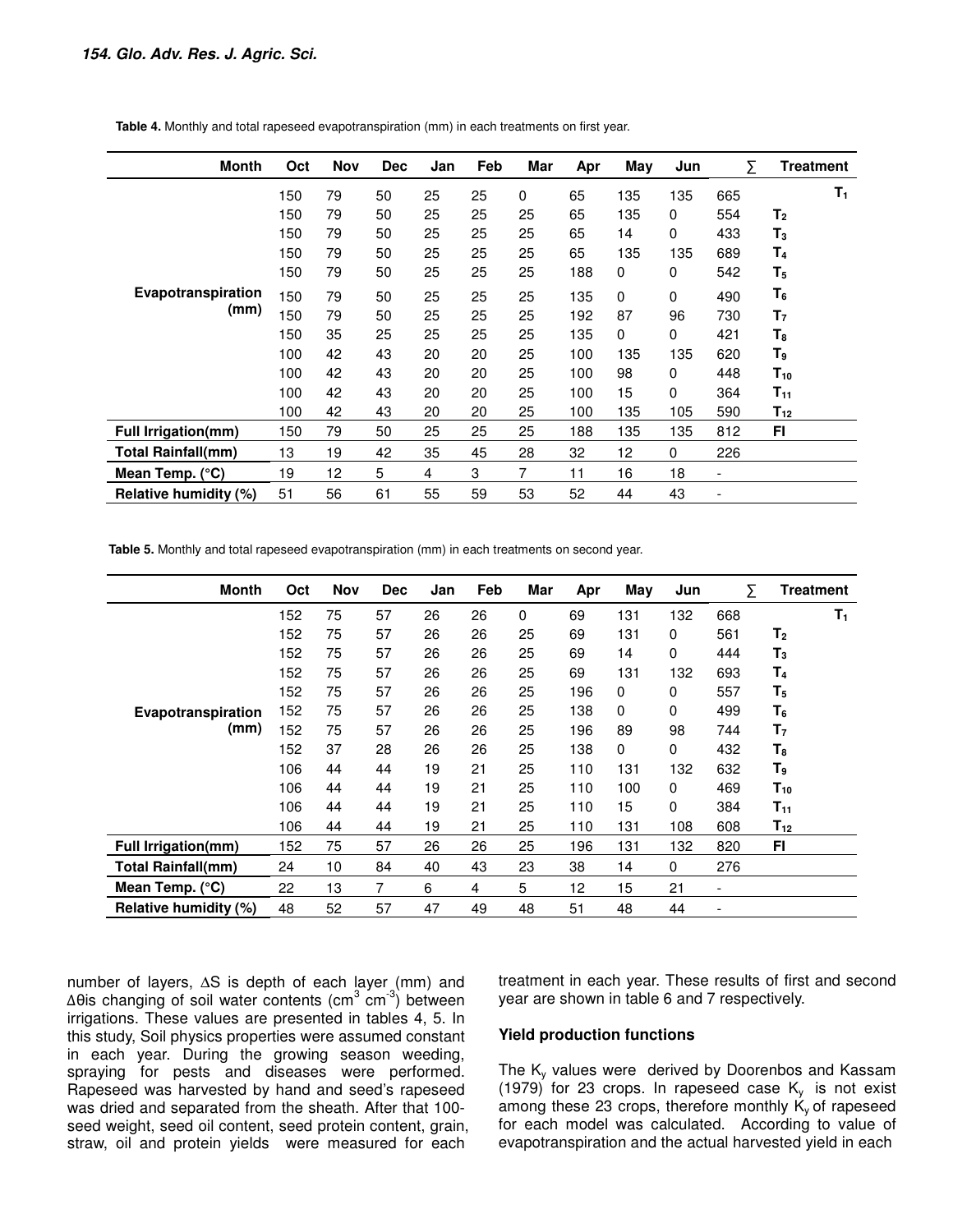| reatment       | Yield<br>ᢐ<br>Grain<br>غ<br>$\mathfrak{g}$ | yield<br>$ha-1)$<br><b>Straw</b><br>(Kg | weight<br>$\widehat{\mathbf{e}}$<br>▿<br>See<br>8 | content<br>(%)<br>ᇹ<br>Seed | content<br>ভ<br>protein<br>eed<br>ഗ | yield<br>$ha-1)$<br>ō<br>$\mathbf{g}$ | use<br>$-3)$<br>Yield<br>efficiency<br>έ<br>Σâ<br>water<br>Grain | use<br>$-3)$<br>을<br>ency<br>≻<br>effici<br>ξ¥<br>ō<br>ater | $\binom{m}{k}$<br>percolation<br>Deep |
|----------------|--------------------------------------------|-----------------------------------------|---------------------------------------------------|-----------------------------|-------------------------------------|---------------------------------------|------------------------------------------------------------------|-------------------------------------------------------------|---------------------------------------|
| $T_1$          | 1732f                                      | 3829e                                   | 4.40cd                                            | 42%ab                       | 15%d                                | 727e                                  | 0.26g                                                            | 0.11e                                                       | 228c                                  |
| T <sub>2</sub> | 1822ef                                     | 4211de                                  | 3.97efg                                           | 37%cd                       | 10%f                                | 674ef                                 | 0.33e                                                            | 0.12de                                                      | 156f                                  |
| $T_3$          | 1330g                                      | 2993f                                   | 3.81fg                                            | 33%e                        | 6%h                                 | 439g                                  | 0.31ef                                                           | 0.10e                                                       | 95h                                   |
| T <sub>4</sub> | 2027cd                                     | 4611cd                                  | 4.60bcd                                           | 45%a                        | 18%c                                | 912c                                  | 0.29fg                                                           | 0.13cd                                                      | 228c                                  |
| $T_5$          | 2077cd                                     | 4154e                                   | 4.50bcd                                           | 40%bc                       | 13%e                                | 831d                                  | 0.38d                                                            | 0.15 <sub>b</sub>                                           | 161f                                  |
| $T_6$          | 2110c                                      | 4642c                                   | 4.30de                                            | 35%de                       | 8%g                                 | 739e                                  | 0.43 <sub>b</sub>                                                | 0.15 <sub>b</sub>                                           | 133g                                  |
| T <sub>7</sub> | 2330b                                      | 5243b                                   | 4.80abc                                           | 43%ab                       | 24%ab                               | 1002b                                 | 0.32ef                                                           | 0.14 <sub>bc</sub>                                          | 250 <sub>b</sub>                      |
| $T_8$          | 2007cde                                    | 4616cd                                  | 4.20def                                           | 37%cd                       | 10%f                                | 743e                                  | 0.48a                                                            | 0.18a                                                       | 109h                                  |
| $T_9$          | 2420b                                      | 5324b                                   | 4.90ab                                            | 44%a                        | 23%b                                | 1065b                                 | 0.39cd                                                           | 0.17a                                                       | 200d                                  |
| $T_{10}$       | 1893def                                    | 4110e                                   | 3.80fg                                            | 34%de                       | 7%gh                                | 644f                                  | 0.42bc                                                           | 0.14 <sub>bc</sub>                                          | 108h                                  |
| $T_{11}$       | 1820ef                                     | 4112e                                   | 3.75g                                             | 35%de                       | 8%g                                 | 637f                                  | 0.50a                                                            | 0.17a                                                       | 67i                                   |
| $T_{12}$       | 2320b                                      | 5104b                                   | 4.80abc                                           | 43%ab                       | 16%d                                | 998b                                  | 0.39cd                                                           | 0.17a                                                       | 184e                                  |
| FI             | 2750a                                      | 6316a                                   | 5.10a                                             | 43%ab                       | 25%a                                | 1183a                                 | 0.34e                                                            | 0.15 <sub>b</sub>                                           | 294a                                  |

Table 6. The average of Plant characteristic, Deep percolation, Grain and Oil yield water use efficiency of rapeseed in different irrigation treatments for first year.

\*Means followed by the same letters in each parameter are not significantly different at 5% level of probability

treatment and maximum evapotranspiration and attainable yield in full irrigation (FI), different production functions are calibrated by first year data.

The first function was investigated is Doorenbos and Kassam (1979) have presented in equation 4:

$$
\frac{y_a}{y_m} = 1 - K_y \left( 1 - \frac{ET_a}{ET_m} \right) (4)
$$

Where  $Y_a$  is the actual yield (kg/ha),  $Y_m$  is potential yield (kg/ha), K<sub>v</sub> is sensitive coefficient of rapeseed, ET<sub>a</sub> is actual evapotranspiration (mm) and  $ET_m$  is potential evapotranspiration of rapeseed (mm). This method was calibrated for total growth period and K<sub>v</sub> values are calculated for grain and oil yield.

For estimating of yield reduction in deficit irrigations which was applied in several growth stages, yield production functions define as follow (Rao et al., 1988):

$$
\frac{y_a}{y_m} = F\left(1 - K_{yi}\left(1 - \frac{ET_{ai}}{ET_{mi}}\right)\right)
$$
(5)

Where  $Y_a$  is the actual yield (kg/ha),  $Y_m$  is potential yield, Et<sub>ai</sub> is the actual evapotranspiration in period number  $i$ (mm),  $ET_{mi}$  is the potential evapotranspiration in period number  $i$ (mm),  $k_{vi}$  is the sensitive coefficient in each period, i is the number of stage, and F is type of Function. One of these functions is Minimum product loss which was proposed by Allen(1994):

$$
\frac{Y_a}{Y_P} = \min \left\{ \frac{Y_{a1}}{Y_{P1}}, \frac{Y_{a2}}{Y_{P2}}, \dots, \frac{Y_{ai}}{Y_{Pi}} \right\}
$$
 (6)

Where  $Y_a$  is the the actual yield (kg/ha),  $Y_p$  is potential yield,  $Y_{ai}/Y_{bi}$  are expected relative yield in stage number i. The expected relative yield for each stage is estimated by right hand terms of Equation4 for each period. This method was calibrated for monthly period for grain and oil yield.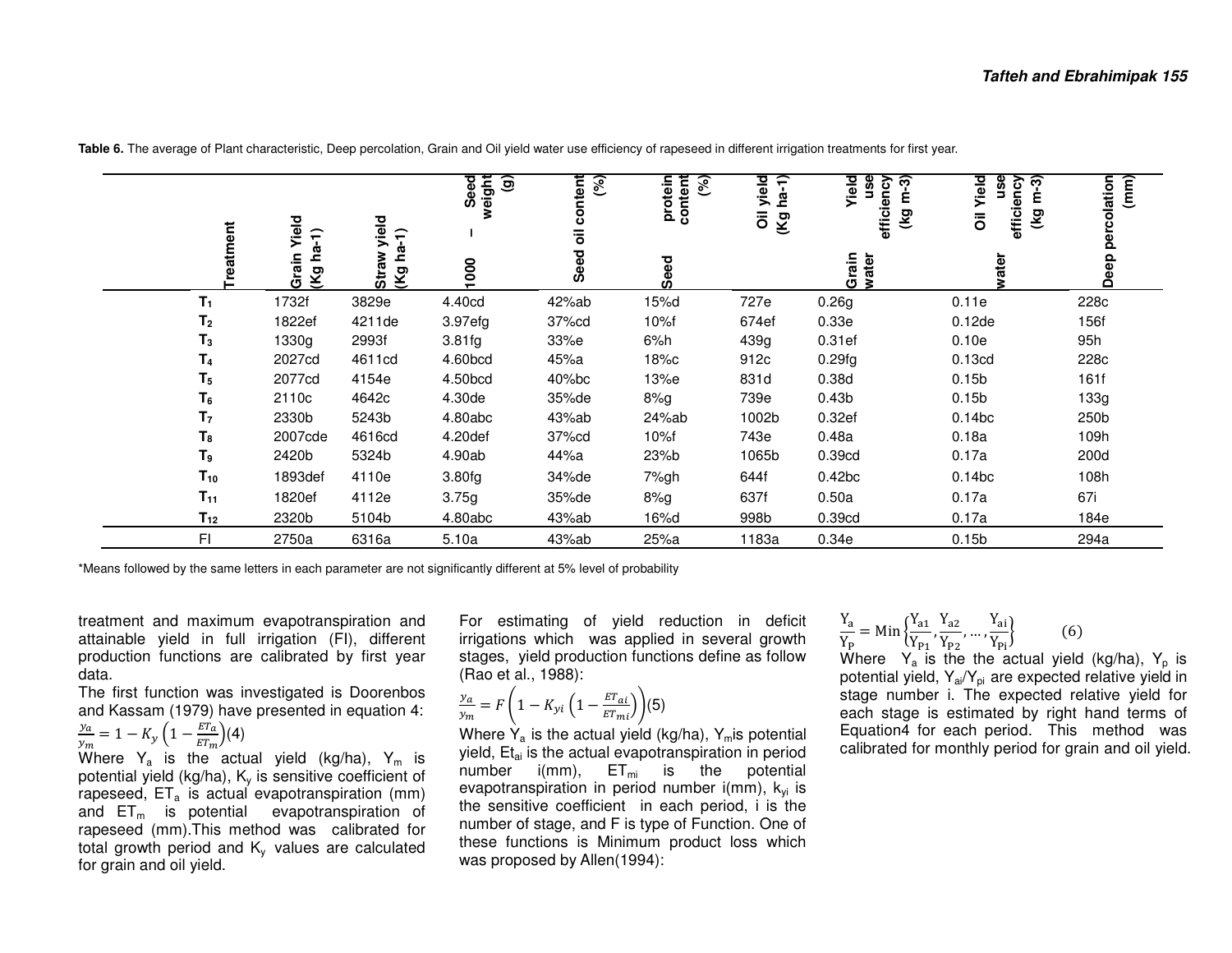| reatment          | 응<br>⋍<br>⋚<br>ೡ<br>Grain<br>(Kg | yield<br>$ha-1)$<br>Straw<br>(Kg | weight<br>$\overline{\mathbf{G}}$<br>Seed<br>80 | ntent<br>ঙ্গ<br>۰<br>ō<br>ō<br>Seed | protein<br>content<br>ভ<br>ဥ<br>ဖိ | yield<br>$\widehat{H}$<br>෬<br>ᇰ<br>ō<br>(Kg | ົ<br>use<br>Yield<br>efficiency<br>Ė<br>ि<br>स्थ<br>water<br>rain<br>ය | use<br>ଚି<br>ᇢ<br>ency<br>ε<br>effici<br>(kg<br>ō<br>atei | percolation<br>$\binom{m}{k}$<br>Deep |
|-------------------|----------------------------------|----------------------------------|-------------------------------------------------|-------------------------------------|------------------------------------|----------------------------------------------|------------------------------------------------------------------------|-----------------------------------------------------------|---------------------------------------|
| Τ,                | 1750f*                           | 3869e                            | 4.70bc                                          | 44%ab                               | 17%c                               | 770f                                         | 0.26g                                                                  | 0.12de                                                    | 216c                                  |
| $T_{2}$           | 1880ef                           | 4345cd                           | 4.20d                                           | 40%de                               | 13%e                               | 752fg                                        | 0.34d                                                                  | 0.13d                                                     | 145e                                  |
| $\mathsf{T}_3$    | 1320g                            | 2970f                            | 3.51e                                           | 35%g                                | 8%g                                | 462h                                         | 0.30 <sub>ef</sub>                                                     | 0.10e                                                     | 89h                                   |
| Τ4                | 2000de                           | 4550cd                           | 3.98d                                           | 43%bc                               | 16%cd                              | 860de                                        | 0.29fg                                                                 | 0.12de                                                    | 216c                                  |
| $T_5$             | 2110cd                           | 4220de                           | 4.20d                                           | 42%cd                               | 15%d                               | 890d                                         | 0.38c                                                                  | 0.16bc                                                    | 154e                                  |
| $\mathsf{T}_6$    | 2140cd                           | 4708c                            | 4.40cd                                          | 40%de                               | 13%e                               | 856de                                        | 0.43 <sub>b</sub>                                                      | 0.17ab                                                    | 123f                                  |
| Τ7                | 2360b                            | 5310b                            | 4.80bc                                          | 45%a                                | 24%ab                              | 1062b                                        | $0.32$ def                                                             | 0.14c                                                     | 241b                                  |
| ${\sf T}_8$       | 2037de                           | 4685c                            | 4.00d                                           | 39%ef                               | 12%e                               | 793ef                                        | 0.47a                                                                  | 0.18a                                                     | 102gh                                 |
| $T_9$             | 2390b                            | 5258b                            | 5.00ab                                          | 46%a                                | $23%$ b                            | 1099b                                        | 0.38c                                                                  | 0.17ab                                                    | 194d                                  |
| $T_{10}$          | 1898ef                           | 4121de                           | 4.20d                                           | 39%ef                               | 12%e                               | 740fg                                        | 0.40 <sub>bc</sub>                                                     | 0.16bc                                                    | 106g                                  |
| $\mathsf{T}_{11}$ | 1848ef                           | 4175de                           | 4.05d                                           | 37%fg                               | 10%f                               | 684g                                         | 0.48a                                                                  | 0.18a                                                     | 66i                                   |
| $T_{12}$          | 2280bc                           | 5258b                            | 4.90ab                                          | 44%ab                               | 17%c                               | 1003c                                        | 0.38c                                                                  | 0.17ab                                                    | 181d                                  |
| FI                | 2730a                            | 6270a                            | 5.20a                                           | 45%a                                | 25%a                               | 1229a                                        | 0.33 <sub>de</sub>                                                     | 0.15c                                                     | 282a                                  |

Table 7. The average of Plant characteristic, Deep percolation, Grain and Oil yield water use efficiency of rapeseed in different irrigation treatments for second year.

\*The same characters in each parameter means are not significantly different at 5% level of probability

Table 8. Monthly grain yield response factors  $K_y$  of methods

| <b>Method</b>    | <b>RMSE</b> | <b>NRMSE</b> | d    | Total                    | Oct  | Nov  | <b>Dec</b> | Jan                      | Feb                      | Mar  | Apr  | Mav                      | Jun                      |
|------------------|-------------|--------------|------|--------------------------|------|------|------------|--------------------------|--------------------------|------|------|--------------------------|--------------------------|
| <b>Doorenbos</b> | 277         | 0.136        | 0.80 | 0.92                     | -    |      |            | $\overline{\phantom{0}}$ | $\overline{\phantom{0}}$ | -    |      | $\overline{\phantom{0}}$ | $\overline{\phantom{a}}$ |
| <b>Minimum</b>   | 497         | 0.232        | 0.02 | $\overline{\phantom{a}}$ | 0.27 | .50  | 0.50       | 0.50                     | 0.50                     | 0.50 | 0.60 | 0.65                     | 0.45                     |
| Average          | 246         | 0.133        | 0.75 |                          | 0.31 | 0.65 | 0.65       | 0.65                     | 0.65                     | 0.65 | 0.70 | 0.75                     | 0.50                     |
| Raes             | 215         | 0.121        | 0.77 | $\overline{\phantom{a}}$ | 0.31 | ን.60 | 0.60       | 0.60                     | 0.60                     | 0.60 | 0.65 | 0.75                     | 0.50                     |
| Tafteh           | 186         | 0.095        | 0.86 | $\overline{\phantom{0}}$ | 0.35 | 0.60 | 0.60       | 0.60                     | 0.60                     | 0.60 | 0.63 | 0.75                     | 0.52                     |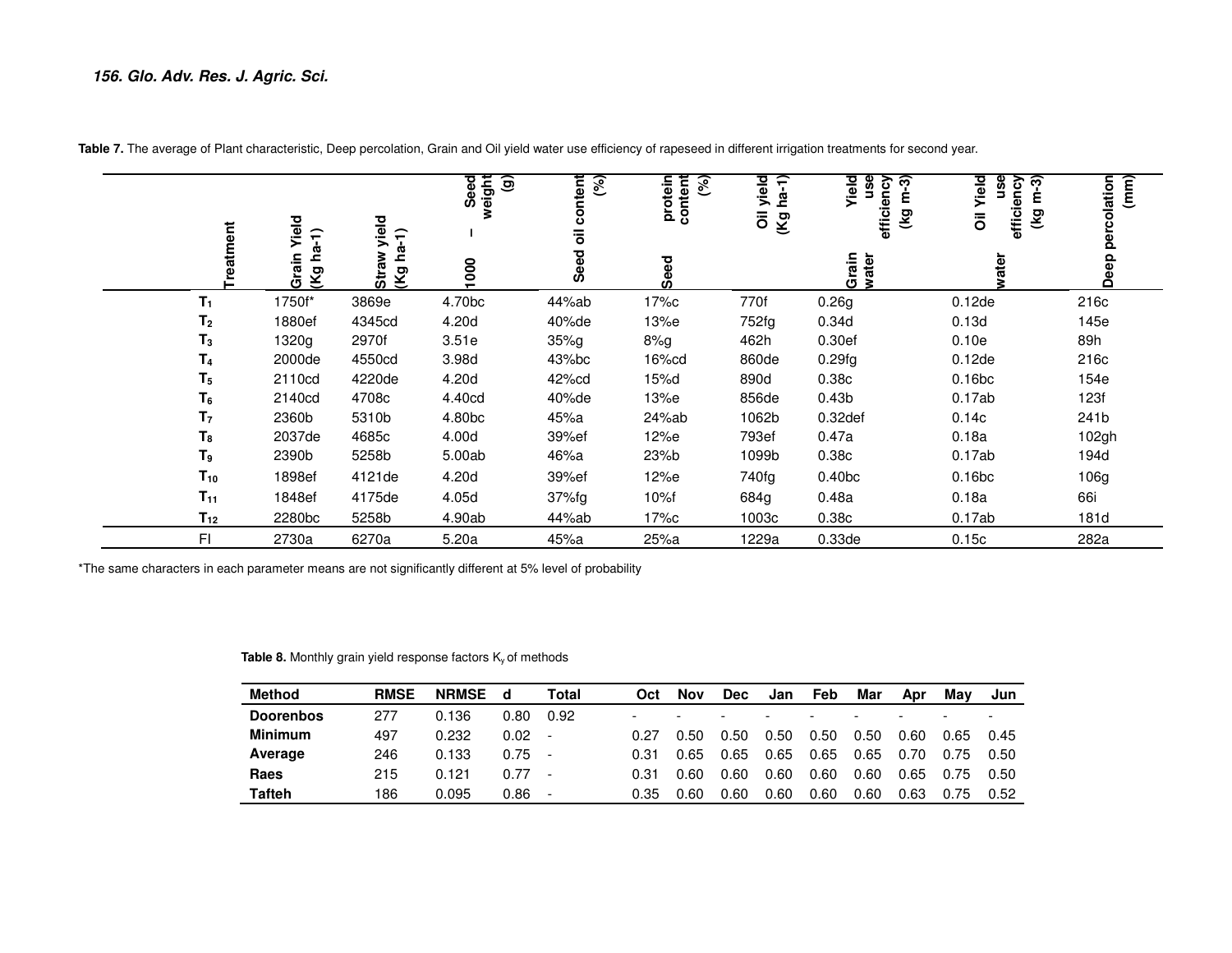The additive function was introduced by Stewart et al. (1977)but it was rejected by kipkorir, (2002) because this function estimate product yield unrealistic and low. Therefore in this study isn't use of additive function.

Another production function is the average method which was applied by Tafteh et al. (2013),and the equation is written as follow:

$$
\frac{Y_a}{Y_P} = \frac{1}{n} \sum_{i=1}^{n} \left\{ \frac{Y_{a1}}{Y_{P1}}, \frac{Y_{a2}}{Y_{P2}}, \dots, \frac{Y_{ai}}{Y_{Pi}} \right\}
$$
(7)

Average method is calibrated for monthly period and monthly K<sub>y</sub>values are calculated for grain and oil yield. Another production function put forward by Jensen (1968) is multiplicative function which was improved by Raes (2004) in his BUDGET model as follow:

$$
\frac{y_a}{y_m} = \prod_{i=1}^{M} \left( 1 - K_{yi} \left( 1 - \frac{ET_{a,i}}{ET_{m,i}} \right) \right)^{\frac{\Delta t_i}{L_i}}
$$
(8)

Where M: is number of steps with length  $\Delta t_i$ (day), i is interval number,  $L_i$  is total length of the intervals (day), and  $Et_{a,i}$  is actual evapotranspiration and  $ET_{m,i}$  is potential evapotranspiration in step j. $k_{vi}$  is the sensitive coefficient at stage i. This method is used with monthly intervals. The Raes method is calibrated for monthly period and monthly  $K_v$  values are calculated for grain and oil yield.

To improve the accuracy of the equation 8, some changing in this method was applied by Tafteh et al. (2013), they has been proposed, new method as follow:

$$
\frac{Y_a}{Y_m} = \prod_{i=1}^n \left( 1 - K_{yi} \left( 1 - \frac{ET_{a,j}}{ET_{m,j}} \right) \right)^{\frac{K_{yi}}{\sum_{i=1}^n K_{yi}}}
$$
(9)

Where  $Y_a$  is the actual yield (Kg/ha),  $Y_m$  is the potential yield (kg/ha),  $ET_{a,j}$  is the actual evapotranspiration (mm) in each period, and  $ET_{m,j}$  is the potential evapotranspiration (mm)in each period,  $k_{yi}$  is the sensitive coefficient at any period, i is period number , and n is the number of intervals. The tafteh method is calibrated for monthly period and monthly  $K_v$  values are calculated for grain and oil yield. After calibration, the acceptable models were validated by second year data.

# Analyses method

For statistical comparison of the values estimated by different methods, Simulation values are compared to measurement data by three statistical estimators:

$$
RMSE = \sqrt{\frac{1}{n} \sum_{i=1}^{n} (X_i - Y_i)^2}
$$
 (10)

$$
NRMSE = \frac{\sqrt{\frac{1}{n} \sum_{i=1}^{n} (X_i - Y_i)^2}}{\bar{X}}
$$
(11)

$$
d = 1 - \left[ \frac{\sum_{i=1}^{n} (x_i - y_i)^2}{\sum_{i=1}^{n} (|x_i - \bar{X}| + |y_i - \bar{Y}|)^2} \right] \tag{12}
$$

Which in RMSE is the Root Mean square error, n is number of data, X is the Data was measured and Y is data was predicted by models, d is Agreement index, NRMSE is the Normal Root Mean square error.

#### **Water Use Efficiency**

Grain and oil water use efficiency was obtained by using the following equations:

$$
WUE_{GY} = \frac{Gy}{ET}
$$
 (13)

$$
WUE_{OY} = \frac{\text{Oy}}{ET} \tag{14}
$$

WhereWUE<sub>GY</sub> is Grain yield water use efficiency (kg m-3), WUE<sub>OY</sub> is Oil yield water use efficiency (kg m-3), Gy is the Grain yield (kg ha-1), Oy is the Oil yield (kg ha-1), and ET is the evapotranspiration (m3 ha-1). The grain and oil water use efficiencies calculated by equation 13 and 14 are shown in table6 and 7 for each year.

# **Results**

#### **Plant characteristics**

The results show that applied treatments have significant difference together (tables 6 and 7) that is accordance which reported by Shabani et al. (2013); Sepaskhah and Tafteh (2012); Shirani-rad and Sharghi (2011) and Ghobadi et al. (2006). Too the maximum evapotranspiration on first and second year were 812 and 820 mm respectively. The maximum attainable yield on first and second yearwere2750 and 2730 kg/ha respectively that is accordance which reported by Shabani et al. (2013).The values of plant characteristics on first and second year are shown in Table 6 and 7 respectively. These parameters are including: Grain, Straw and oil yield, 1000 – Seed weight, Seed and oil content, grain and oil yield water use efficiency and deep percolation. The same range of plant characteristics are reported by Shirani-rad and Sharghi (2011) Sepaskhah and tafteh (2012) and Shabani et al. (2013).The results show that maximum of grain yield among deficit irrigations on first year was 2420 kg/ha and maximum of Straw yield was 5324 kg/ha in  $T<sub>9</sub>$  treatment. Also maximum of oil yield was 1065 kg/ha in  $T<sub>9</sub>$  treatment. The maximum grain and oil yield water use efficiency was0.48 and 0.18kg/m3 respectively in  $T_{\text{a}}$ treatment.Oilyield water use efficiencyin $T<sub>9</sub>$ treatmentwas 0.17 and it don't has significant different with  $T_8$  treatment. The maximum deep percolation was 294 mm in FI. The value of deep percolation in  $T<sub>9</sub>$ was 32% lower than FI. These results show that deficit irrigations decrease deep percolation that it is accordance which reported by Tafteh and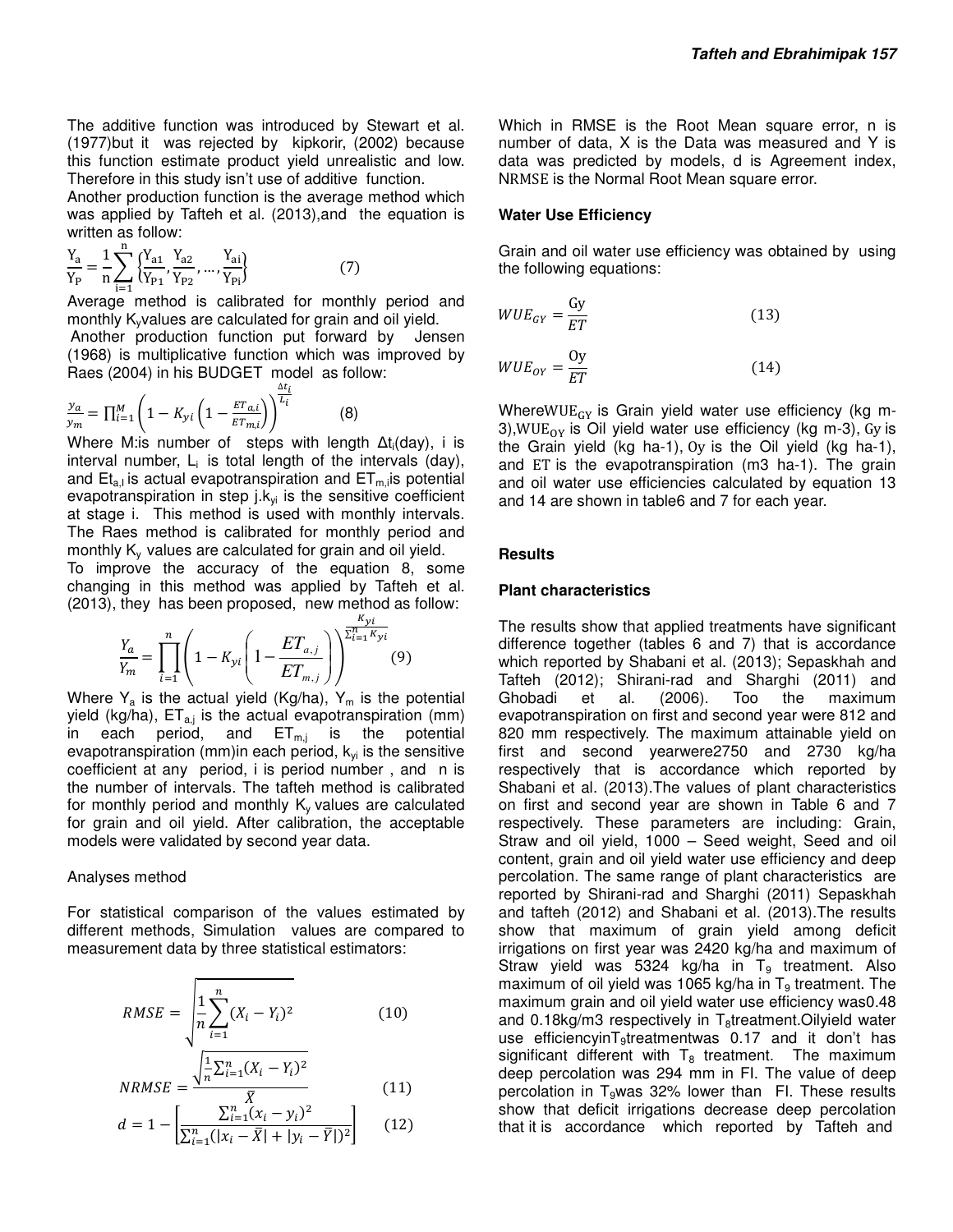| <b>Method</b>    | <b>RMSE</b> | <b>NRMSE</b> | d    | Total                    | Oct                      | Nov | <b>Dec</b> | Jan  | Feb  | Mar                      | Apr  | Mav  | Jun                      |
|------------------|-------------|--------------|------|--------------------------|--------------------------|-----|------------|------|------|--------------------------|------|------|--------------------------|
| <b>Doorenbos</b> | 11          | 0.137        | 0.85 | 0.98                     | $\overline{\phantom{0}}$ |     |            | -    | -    | $\overline{\phantom{0}}$ |      | -    | $\overline{\phantom{0}}$ |
| Minimum          | 225         | 0.257        | 0.44 | $\overline{\phantom{0}}$ | 0.45                     | .50 | 0.50       | 0.50 | 0.50 | 0.50                     | 0.60 | 0.70 | 0.50                     |
| Average          | 98          | 0.124        | 0.80 | $\overline{\phantom{a}}$ | 0.42                     | .65 | 0.65       | 0.65 | 0.65 | 0.65                     | 0.70 | 0.80 | 0.50                     |
| Raes             | 85          | 0.103        | 0.83 | $\overline{\phantom{0}}$ | 0.41                     | .60 | 0.60       | 0.60 | 0.60 | 0.60                     | 0.70 | 0.80 | 0.60                     |
| Tafteh           | 66          | 0.081        | 0.89 | $\overline{\phantom{a}}$ | 0.5                      | 0.7 | 0.,        | 0.7  | υ.   | 70                       | 0.80 | 0.90 | 0.70                     |

Table 9. Monthly oil yield response factors K<sub>y</sub> of methods

sepaskhah, 2012a and Tafteh and sepaskhah, 2012b. Therefore  $T<sub>9</sub>$  is the best method among applied treatments. The minimum of grain, straw, protein and oil yield are obtained in  $T_3$ . The lowest Grain yield water use efficiency was obtained in  $T_1$  and the lowest Oil water use efficiency was obtained in  $T_3$ . Therefore  $T_1$  and  $T_3$ are not suitable methods for deficit irrigations of rapeseed. Also performance of  $T<sub>9</sub>$  was acceptable and performance of  $T_1$  and  $T_3$  was not acceptable on second year.

# **Calibration of production functions**

Base on measured date on first year and different methods which are used in this study, the yield response factors of rapeseed are calculated. The grain and oil yield response factors in each month are shown in table 8 and 9 respectively. These results showed that type of production function influence on yield response factors. In Doorenbos method, the grain yield response factor was obtained equal to 0.92 and the oil yield response factor was obtained equal to 0.98 for total growth stage. This method has 14% normal root mean square error (NRMSE) in estimated grain and oil yield. In Minimum method, minimum of grain yield response factor was obtained equal to 0.27 in germination stage and maximum of grain yield response factor was obtained equal to 0.65 in full pod formation stage. Minimum of oil yield response factor was obtained equal to 0.45 in germination stage and maximum of oil yield response factor was obtained equal to 0.7 in full pod formation stage. The value of yield response factors in Minimum method is less than other methods. This method has 23% and 26% NRMSE in estimated grain and oil yield respectively. The results showed that this method is weaker than Doorenbos method. Therefore Minimum method is not suitable to estimate grain and oil yield of rapeseed. In Average method minimum of grain yield response factor was obtained equal to 0.31 in germination stage and maximum of grain yield response factor was obtained equal to 0.75 in full pod formation stage. Minimum of oil yield response factor was obtained equal to 0.42 in germination stage and maximum of oil yield response factor was obtained equal to 0.8 in full pod formation stage. This method has 13% and 12% NRMSE in estimated grain and oil yield respectively. This result shows that this method is better than Doorenbos method.

Therefore Average method is acceptable to estimate grain and oil yield of rapeseed. In Raes method minimum of grain yield response factor was obtained equal to 0.31 in germination stage and maximum of grain yield response factor was obtained equal to 0.75 in full pod formation stage. Minimum of oil yield response factor was obtained equal to 0.41 in germination stage and maximum of oil yield response factor was obtained equal to 0.8 in full pod formation stage. This method has 12% and 10% NRMSE in estimated grain and oil yield respectively. This result showed that this method is better than Average method. Therefore Raes method is acceptable to estimate grain and oil yield of rapeseed with monthly intervals. In Tafteh method, minimum of grain yield response factor was obtained equal to 0.35 in germination stage and maximum of grain yield response factor was obtained equal to 0.75 in full pod formation stage. Minimum of oil yield response factor was obtained equal to 0.5 in germination stage and maximum of oil yield response factor was obtained equal to 0.9 in full pod formation stage. This method has 10% and 8% NRMSE in estimated grain and oil yield respectively. This result shows that Tafteh method is better than Raes method. Therefore Tafteh method is acceptable to estimate grain and oil yield of rapeseed. These results show that rapeseed plant has minimum sensitivity in germination stage and maximum sensitivity in full pod formation stage. Therefore deficit irrigation is not applied on full pod formation stage. For this reason,  $T<sub>9</sub>$  is best treatment for deficit irrigation among applied treatments. In all of methods oil yield response factor is more than grain yield response factor that it is accordance which reported by Shabani et al. (2013).Tafteh and Raes methods could estimate better compared to other methods that it is accordance which reported by Raes et al. (2006) and Tafteh et al. (2013).These results showed that Average, Raes and Tafteh methods are acceptable compare to Doorenbos method. Therefore these methods with values of grain yield response factors (tables 8) and oil yield response factors (tables 9) are recommended.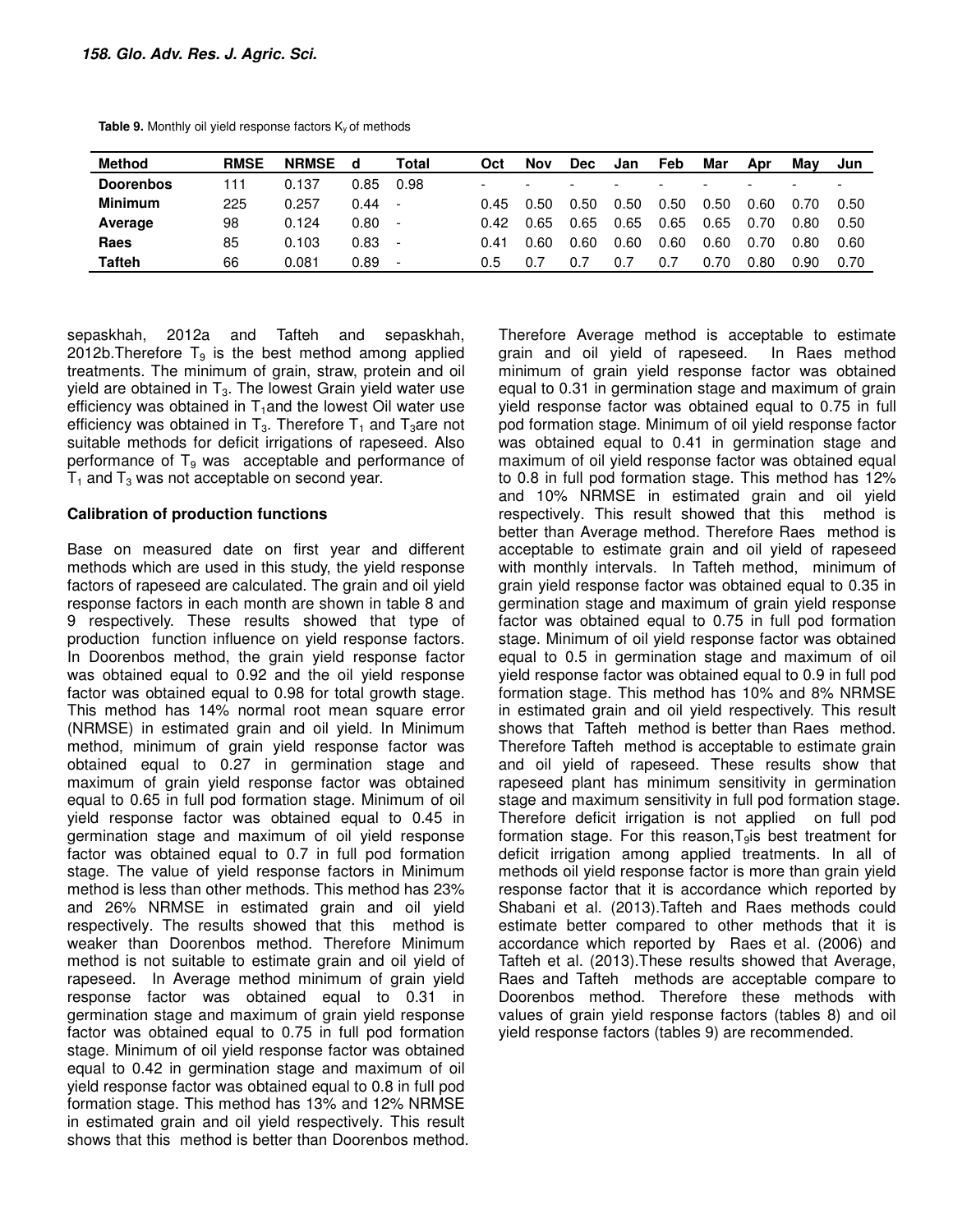

 **Figure1.** Relationship between values of measured and predicted a) grain and b)oil yield of rapeseed by Doorenbos method.

# **DISCUSSION**

# **Validation of production functions**

Calibration results showed that average, Raes and Tafteh methods were acceptable. For validation of these methods, the measured values on second year were applied. These methods with values of grain yield response factors (tables 8) and oil yield response factors (tables9) are used to estimate grain and oil yield of rapeseed in different deficit irrigations. The measured and estimated grain yield by Doorenbos method are shown in Figure 1.a and the measured and estimated oil yield are shown in Figure 1.b. Estimated yield are compared to measured yield by the values of RMSE, NRMSE and d which are shown in figures 1a and 1b.These results showed that Doorenbos method has 14% NRMSE in estimated yield and it has not sufficient accuracy. Therefore this method with total yield response factor is not suggested to estimate yield in multi-stage water stress. Second function is Average method. The measured and estimated grain yield by Average method are shown in Figure 2.a and the measured and estimated oil yield are shown in Figure 2.b. Estimated yield are compared to measured yield by the values of RMSE, NRMSE and d which are shown in figures 2a and 2b.These results showed that Average method has 14% and 13% NRMSE in estimated grain and oil yield respectively. It has not sufficient accuracy. Therefore this

method with monthly yield response factor is not suggested to estimate yield in multi-stage water stress. Next function is Raes method. The measured and estimated grain yield by Raes method are shown in Figure 3a and the measured and estimated oil yield are shown in Figure 3.b. Estimated yield are compared to measured yield by the values of RMSE, NRMSE and d which are shown in figures 3a and 3b.These results showed that Raes method has 12% and 10% NRMSE in estimated grain and oil yield respectively. This method with monthly yield response factor can estimate yield better than average method inmulti-stage water stress. Therefore this method is acceptable. The last method is Tafteh method. The measured and estimated grain yield by Tafteh method are shown in Figure 4.a and the measured and estimated oil yield are shown in Figure 4.b. Estimated yield are compared to measured yield by the values of RMSE, NRMSE and d which are shown in figures 4a and 4b.These results show that Tafteh method has 10% and 8% NRMSE in estimated grain and oil yield respectively. It has lowest errorin comparison with other methods. This method with monthly yield response factor can estimate yield better than other methods in multistage water stress. Therefore this method is the most appropriate method among the applied methods in this study. Tafteh method can clearly increase the accuracy of estimate that is accordance which reported by Tafteh et al. (2013).So this method is recommended to estimate grain and oil yield in deficit irrigations. This method with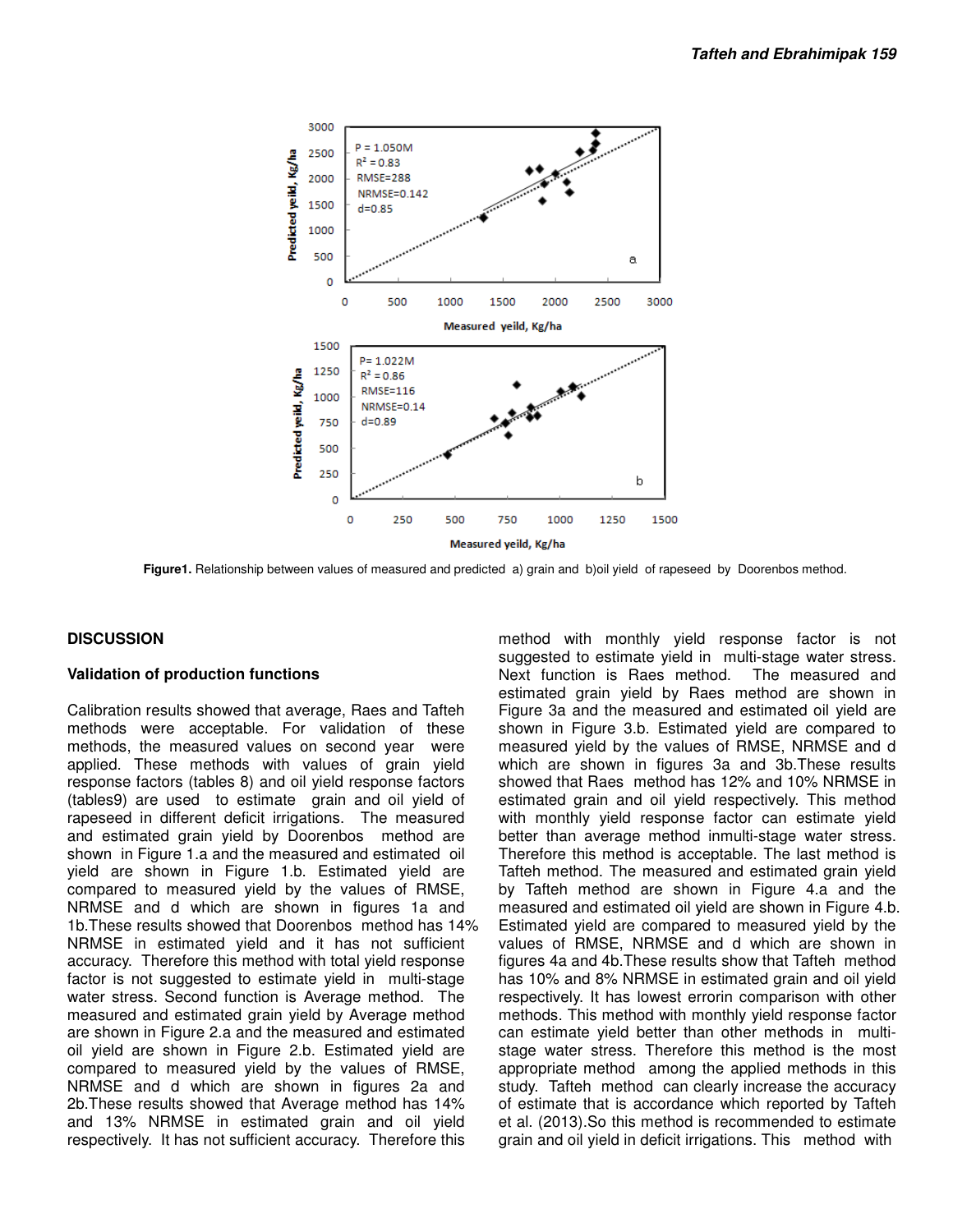

 **Figure 2.** Relationship between values of measured and predicted a) grain and b)oil yield of rapeseed by Average method.



Figure 3. Relationship between values of measured and predicted a) grain and b)oil yield of rapeseed by Raesmethod.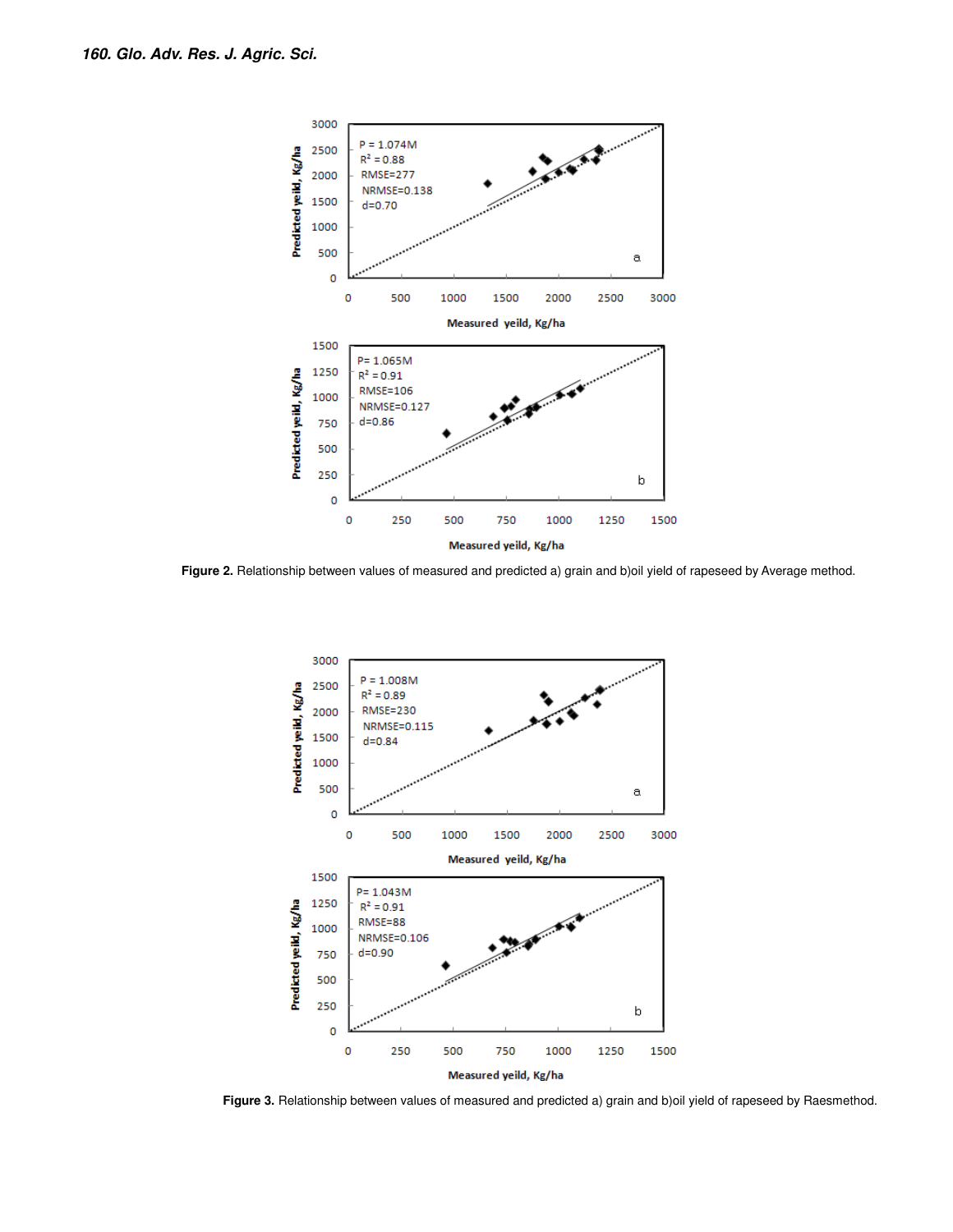

 **Figure 4.** Relationship between values of measured and predicted a) grain and b) oil yield of rapeseed by Tafteh method.

value of grain yield response factors for first stage, second stage, third stage and final stage of rapeseed growth respectively equal to 0.35, 0.6, 0.75 and 0.52 and value of oil yield response factors respectively equal to 0.5, 0.7, 0.9 and 0.7 are recommended. This result showed that oil yield response factors are more than grain yield response factors in each stage of rapeseed growth. Therefore oil yield are much more sensitive to value of evapotranspiration especially in full pod formation stage.

### **CONCLUSIONS**

Among aforesaid methods, the Tafteh method estimate better than the other methods and it is proposed as a suitable method to estimate grain and oil yield in deficit irrigations with multi-stage water stress. Also, this method with value of grain yield response factors for first stage, second stage, third stage and final stage of rapeseed growth respectively equal to 0.35, 0.6, 0.75 and 0.52 and value of oil yield response factors for first stage, second stage, third stage and final stage of rapeseed growth respectively equal to 0.5, 0.7, 0.9 and 0.7 are recommended. This result showed that oil yield response factors is more than grain yield response factors in each stage of rapeseed growth and the value of oil yield are much more sensitive to value of water especially in full pod formation stage. Therefore among applied treatments in this study, T<sub>9</sub>treatment with 630 mm evapotranspiration and without any tension in full pod formation stage is recommended.  $T<sub>9</sub>$ treatment can reduce deep percolation to 32% of full irrigation. Also this method increases value of oil yield water use efficiency from 0.15in FI to 0.17 in  $T_9$ .

#### **ACKNOWLEDGEMENT**

This study supported by Soil and Water Research Institute (SWRI) of Iran.

#### **REFERENCES**

- Allen RG (1994). Memorandum on application of FAO-33 yield functions. Department of Biol. & Irrig. Eng., Utah State University, Logan, Utah, 3 pp.
- Batchelor WD, Basso B, Paz JO (2002). Examples of strategies to analyze spatial and temporal yield variability using crop models. Euro. J. Agron. 18, 141–158.
- Borg H, Grimes DW (1986). Depth development of roots with time: An empirical description. Trans of the ASAE. Vol. 29,pp: 194-197.
- Debaeke p, Aboudrare A (2004). "Adaptation of crop management to water – limited environmental." Europ.J. Agron. Vol. 21, pp. 433-446.
- Doorenbos J, Kassam AH (1979)."Yield response to Water." irrigation and drainage. paper No. 33, Food and Agric. Org. Rome. Italy.
- Ghobadi M, Bakhshandeh M, Fathi G, Gharineh MH, Alami-said K, Naderi A, Ghobadi ME (2006). Short and long periods of water stress during different growth stages of canola (Brassica napus L.): effect on yield, yield components, seed oil and protein contents. J. Agron. 5 (2), 336-341.